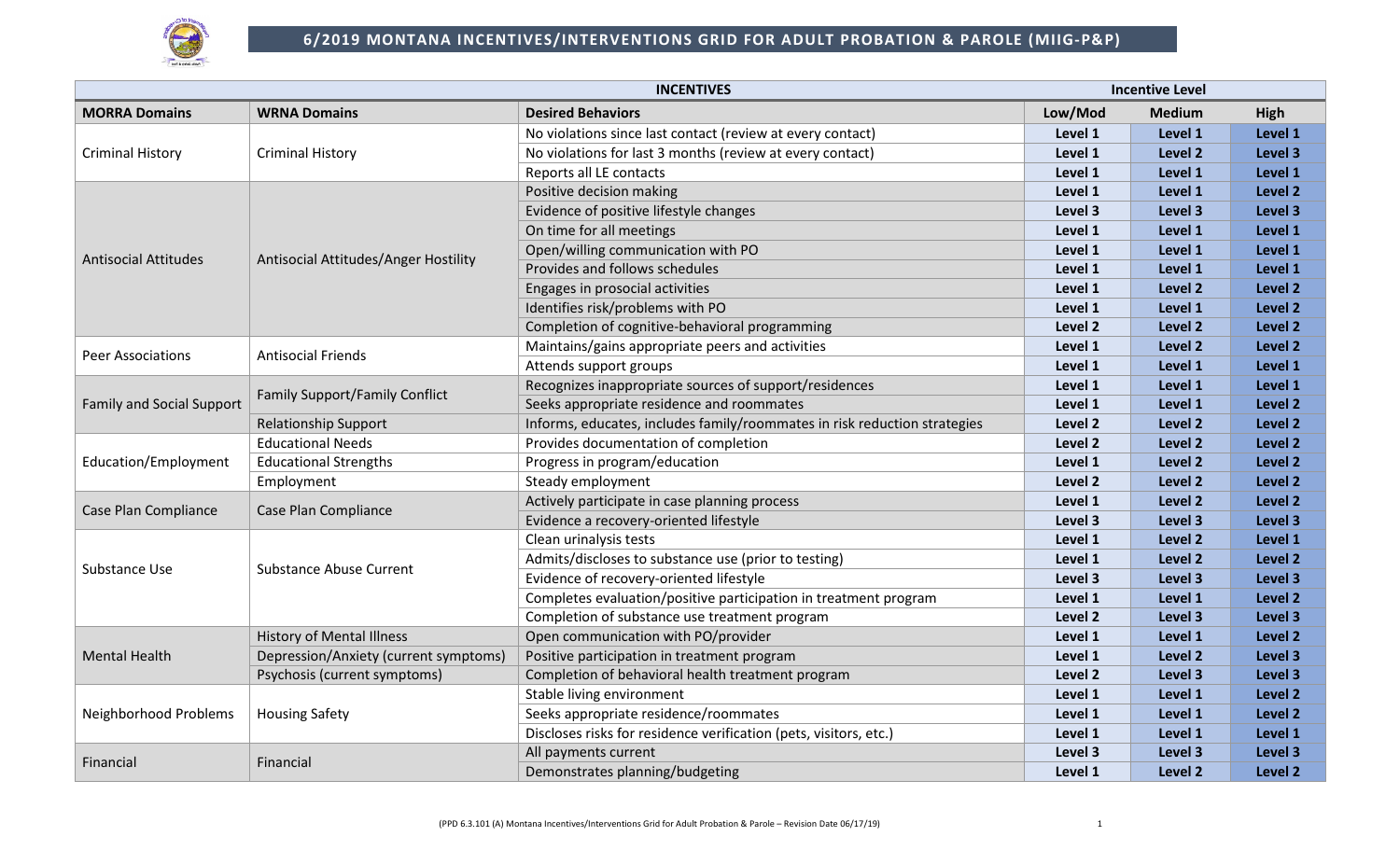

## **6/2019 MONTANA INCENTIVES/INTERVENTIONS GRID FOR ADULT PROBATION & PAROLE (MIIG-P&P)**

| <b>INTERVENTIONS</b><br><b>Intervention Level</b> |                                                                       |                                                         |                                                                                         |            |                    |                    |
|---------------------------------------------------|-----------------------------------------------------------------------|---------------------------------------------------------|-----------------------------------------------------------------------------------------|------------|--------------------|--------------------|
| <b>MORRA Domains</b>                              | <b>WRNA Domains</b>                                                   | <b>Conditions</b>                                       | <b>Violation</b>                                                                        | Low/Mod    | <b>Medium</b>      | High               |
|                                                   |                                                                       |                                                         | Charge for new crimes (misdemeanor)                                                     | Level 3    | Level 3            | Level 3            |
|                                                   |                                                                       | Obey all laws                                           | Charge for new crimes (felony)                                                          | Level 3    | Level 3            | Level 3            |
|                                                   |                                                                       |                                                         | Contact with LE/PO for citable offenses                                                 | Level 2    | Level 2            | Level 3            |
|                                                   |                                                                       | Report any arrest or contact with LE                    | Fail to report LE contact w/in 72 hours                                                 | Level 1    | Level 1            | Level <sub>2</sub> |
| <b>Criminal History</b>                           | <b>Criminal History</b>                                               |                                                         | Possession of firearm                                                                   | <b>ROV</b> | <b>ROV</b>         | <b>ROV</b>         |
|                                                   |                                                                       | Do not possess any firearms/weapons                     | Possession of a dangerous weapon or chemical agent (other than a firearm)               | Level 3    | Level 3            | Level 3            |
|                                                   |                                                                       | Searches and seizures                                   | Failure to allow PO/LE perform search of person/residence/vehicle                       | Level 3    | Level 3            | Level 3            |
|                                                   |                                                                       | Sex/Violent Offender                                    | Failure to register as a sex/violent offender (no charges filed)                        | Level 2    | Level 2            | Level 2            |
|                                                   |                                                                       |                                                         | Failure to report (late or missed meeting)                                              | Level 1    | Level 2            | Level 2            |
|                                                   |                                                                       | Report as directed to meet with PO                      | Failure to submit written monthly report                                                | Level 1    | Level 1            | Level 1            |
|                                                   |                                                                       |                                                         | Absconding                                                                              | Level 3    | Level 3            | Level 3            |
|                                                   |                                                                       |                                                         | Leave travel district without permission                                                | Level 1    | Level 1            | Level 2            |
|                                                   |                                                                       | Travel without permission                               | Leave state without permission                                                          | Level 2    | Level <sub>2</sub> | Level 3            |
|                                                   | Antisocial Attitudes/                                                 |                                                         | Failure to abide by travel permit conditions                                            | Level 2    | Level 2            | Level 2            |
| <b>Antisocial Attitudes</b>                       | <b>Anger Hostility</b>                                                | Cooperate with requests of PO and LE                    | Being uncooperative/untruthful with PO/LE / failure to disclose supervision to LE       | Level 1    | Level 1            | Level 2            |
|                                                   |                                                                       | No contact with victim w/out permission                 | Any contact with victim without permission by PO/court                                  | Level 3    | Level 3            | Level 3            |
|                                                   |                                                                       | Successfully complete cognitive-behavioral programming  | Failure to participate in treatment/counseling/other programs as directed               | Level 2    | Level 2            | Level 3            |
|                                                   |                                                                       |                                                         | Failure to obey "no driving" condition                                                  | Level 2    | Level 2            | Level 3            |
|                                                   |                                                                       | Driving restrictions                                    | Driving without interlock device when required                                          | Level 2    | Level 2            | Level 3            |
|                                                   |                                                                       | "No Contact" with victim                                | Stalking/harassing/threatening victim, victim's immediate family, or support network    | <b>ROV</b> | <b>ROV</b>         | <b>ROV</b>         |
|                                                   | <b>Antisocial Friends</b>                                             | Shall not associate with any person(s) designated by PO | Association with known felon without permission                                         | Level 1    | Level 1            | Level 2            |
| <b>Peer Associations</b>                          |                                                                       |                                                         | Associations with individuals involved in criminal activity                             | Level 2    | Level 2            | Level 2            |
|                                                   |                                                                       |                                                         | Association with active gang members                                                    | Level 2    | Level 2            | Level 3            |
| Family/Social Support                             | <b>Family Support/Conflict</b><br>Relationship Support                | Enter and complete parenting programming as directed    | Failure to participate in treatment/counseling/other programs as directed               | Level 1    | Level 2            | Level 2            |
|                                                   | <b>Educational Needs/Strengths</b>                                    | <b>Obtain HiSET</b>                                     | <b>Failure to obtain HiSET</b>                                                          | Level 1    | Level 1            | Level 2            |
| Education/Employment                              |                                                                       | Maintain or actively seek full-time employment/approved | Change employment without permission/Failure to obtain employment                       | Level 1    | Level 1            | Level 1            |
|                                                   | Employment                                                            | alternative                                             | Terminated from employment                                                              | Level 1    | Level 1            | Level 2            |
| Case Plan Compliance                              | Case Plan Compliance                                                  | Comply with case plan, including MIIG interventions     | Failure to comply with the case plan including MIIG interventions                       | Level 3    | Level 3            | Level 3            |
|                                                   | Substance Abuse<br>Current                                            | Obtain evaluation as directed by court/PO               | Failure to complete evaluation as directed                                              | Level 1    | Level 2            | Level 3            |
|                                                   |                                                                       | Engage in treatment/counseling                          | Failure to participate in treatment/substance use counseling/other programs as directed | Level 2    | Level 2            | Level 3            |
|                                                   |                                                                       |                                                         | Possession of illegal/controlled substance without prescription                         | Level 2    | Level 2            | Level 3            |
|                                                   |                                                                       | No controlled substances                                | Possession of drug paraphernalia                                                        | Level 1    | Level 2            | Level 2            |
|                                                   |                                                                       |                                                         | Use of illegal/controlled substance without prescription, including admission to use    | Level 1    | Level 2            | Level 2            |
| Substance Use                                     |                                                                       |                                                         | Possession/consumption of alcohol                                                       | Level 1    | Level 2            | Level 2            |
|                                                   |                                                                       | No Alcohol                                              | Enter establishment where alcohol is chief item of sale, unless for employment          | Level 1    | Level 2            | Level 2            |
|                                                   |                                                                       |                                                         | Failure to submit to testing/positive test                                              | Level 2    | Level <sub>2</sub> | Level 3            |
|                                                   |                                                                       | Substance abuse testing                                 | Tampering/diluting/deliberately attempting to subvert testing                           | Level 2    | Level 2            | Level 2            |
|                                                   |                                                                       | Treatment Court as condition of sentence or release     | <b>Terminated from Treatment Court</b>                                                  | Level 3    | Level 3            | Level 3            |
|                                                   | History of Mental Illness                                             | Obtain/comply with evaluation/program plan as directed  |                                                                                         |            |                    |                    |
| <b>Mental Health</b>                              | Depression/Anxiety (current symptoms)<br>Psychosis (current symptoms) | Engage in treatment/counseling                          | Failure to participate in mental health treatment/counseling/other programs as directed | Level 2    | Level 2            | Level 3            |
|                                                   |                                                                       |                                                         | Change of residence without approval                                                    | Level 1    | Level 1            | Level 2            |
| Neighborhood Problems                             | <b>Housing Safety</b>                                                 | Residence                                               | Fail to make residence open/available to an officer for home visit/search               | Level 3    | Level 3            | Level 3            |
|                                                   | Financial                                                             | <b>Supervision Fees</b>                                 | Failure to pay supervision fees, when ability to pay is demonstrated                    | Level 1    | Level 1            | Level 1            |
|                                                   |                                                                       | Court-ordered financial obligations                     | Failure to pay restitution, when ability to pay is demonstrated                         | Level 2    | Level 2            | Level 2            |
| Financial                                         |                                                                       |                                                         | Failure to pay court costs/fines, when ability to pay is demonstrated                   | Level 1    | Level 1            | Level 2            |
|                                                   |                                                                       | Gambling                                                | Gambling                                                                                | Level 1    | Level 1            | Level 1            |
|                                                   |                                                                       | Incurring debt                                          | Engage in business/purchase real property, automobile/incur debt w/out permission       | Level 1    | Level 1            | Level 1            |
|                                                   |                                                                       |                                                         | For Special Conditions not addressed below, please staff with supervisor.               |            |                    |                    |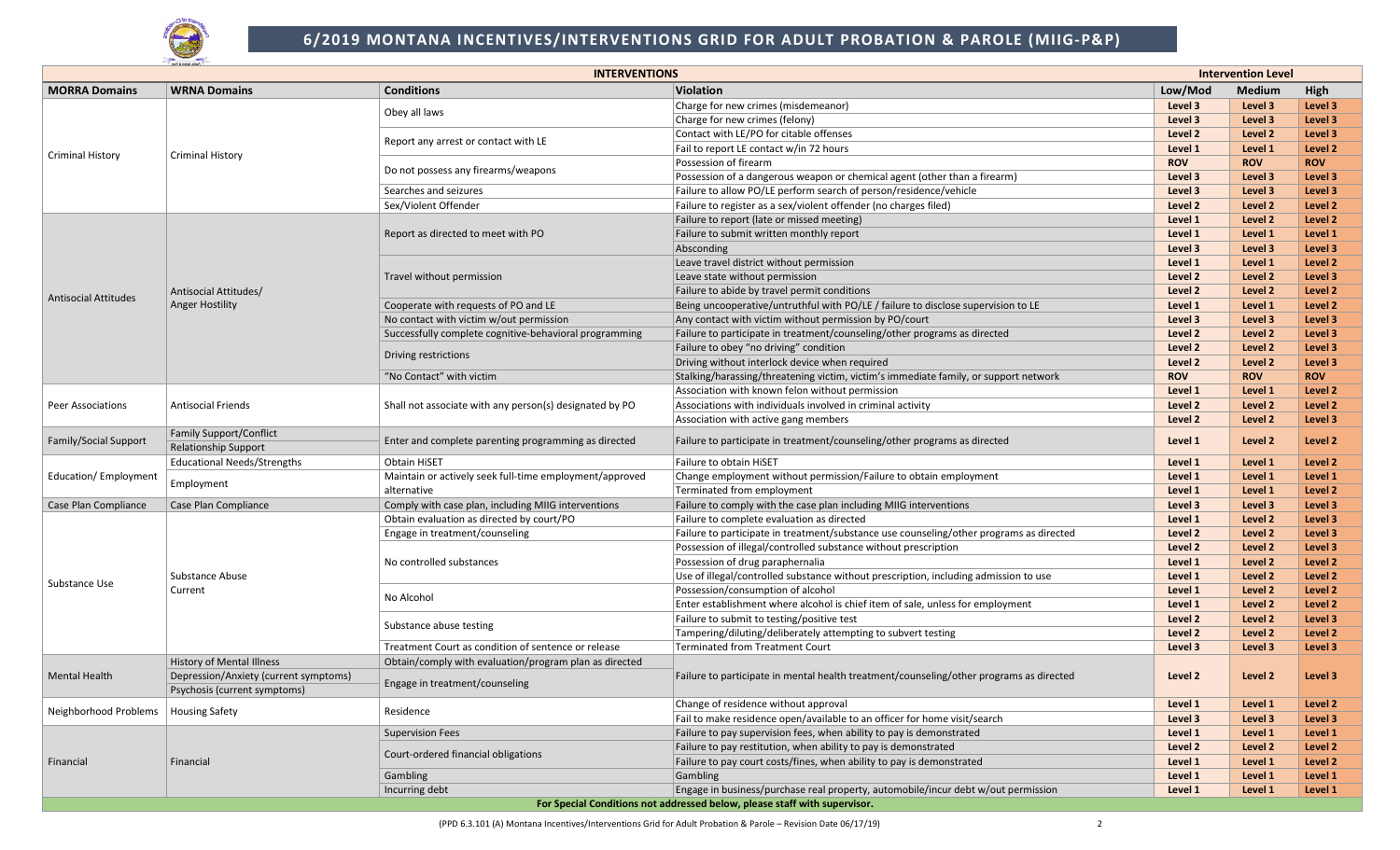## **SEX OFFENDER SPECIFIC INCENTIVES AND INTERVENTION**

| <b>Desired Behaviors</b>                                     | Low/<br>Mod        | <b>Med</b>         | High               |
|--------------------------------------------------------------|--------------------|--------------------|--------------------|
| Evidence of recovery oriented lifestyle                      | Level 3            | Level 3            | Level 3            |
| Positive participation in treatment<br>program               | Level 1            | Level 1            | Level <sub>2</sub> |
| Maintaining GPS unit w/out issues for 6<br>months            | Level <sub>2</sub> | Level <sub>2</sub> | Level <sub>2</sub> |
| Maintaining GPS unit w/out issues for 1<br>year              | Level 3            | Level 3            | Level 3            |
| Staying out of restricted zone for 6<br>months               | Level <sub>2</sub> | Level <sub>2</sub> | Level <sub>2</sub> |
| Staying out of restricted zone for 1 year                    | Level 3            | Level 3            | Level 3            |
| <b>Prosocial activities</b>                                  | Level 1            | Level 1            | Level <sub>2</sub> |
| Zero internet violations for 6 months                        | Level 2            | Level <sub>2</sub> | Level <sub>2</sub> |
| Zero internet violations for 1 year                          | Level 3            | Level 3            | Level 3            |
| Disclosed incidental contact with<br>minors                  | Level 1            | Level 1            | Level 1            |
| Disclosed incidental contact with<br>victim/immediate family | Level 1            | Level 1            | Level 1            |

| <b>Conditions</b>                                              | <b>Violation</b>                                                                                                                                 | Low/<br>Mod        | <b>Med</b> | High       |
|----------------------------------------------------------------|--------------------------------------------------------------------------------------------------------------------------------------------------|--------------------|------------|------------|
| Polygraph testing                                              | Failure to submit to polygraph                                                                                                                   | Level 3            | Level 3    | Level 3    |
| <b>HIV testing</b>                                             | Failure to submit to HIV testing                                                                                                                 | Level 1            | Level 2    | Level 2    |
| Attend and complete                                            | Failure to complete evaluation as directed                                                                                                       | Level 3            | Level 3    | Level 3    |
| sex offender                                                   | Deliberate failure to pay for treatment                                                                                                          | Level 3            | Level 3    | Level 3    |
| treatment                                                      | Failure to participate in sex offender programming                                                                                               | <b>ROV</b>         | <b>ROV</b> | <b>ROV</b> |
|                                                                | Termination from sex offender treatment                                                                                                          | <b>ROV</b>         | <b>ROV</b> | <b>ROV</b> |
| Associations                                                   | Frequenting unapproved housing/locations                                                                                                         | Level 2            | Level 2    | Level 3    |
| Offending behavior                                             | Behavior related to victim class or original charge                                                                                              | Level 2            | Level 2    | Level 3    |
|                                                                | Failure to charge battery as needed/dead battery                                                                                                 | Level 2            | Level 2    | Level 3    |
| <b>GPS</b>                                                     | Entering restricted zone without permission                                                                                                      | Level 1            | Level 2    | Level 3    |
|                                                                | Deliberate failure to pay for GPS                                                                                                                | Level 2            | Level 2    | Level 3    |
|                                                                | Tampering with GPS device                                                                                                                        | Level 3            | Level 3    | Level 3    |
| Relationships                                                  | Entering a dating/romantic/sexual relationship without PO and treatment provider<br>consent                                                      | Level 1            | Level 2    | Level 3    |
|                                                                | Incidental contact with any minor under restricted age/gender - not disclosed                                                                    | Level 1            | Level 2    | Level 3    |
| Contact with minors                                            | Deliberate contact with any minor under restricted age/gender - disclosed                                                                        | Level <sub>2</sub> | Level 2    | Level 3    |
|                                                                | Deliberate contact with any minor under restricted age/gender - not disclosed                                                                    | Level3             | Level 3    | Level 3    |
| Possession/exposure                                            | Frequenting establishments where main source of income is pornographic materials                                                                 | Level 1            | Level 2    | Level 3    |
| to sexually stimulating<br>Possession of pornographic material |                                                                                                                                                  | Level 1            | Level 2    | Level 3    |
| material                                                       | Viewing of pornographic material                                                                                                                 | Level 1            | Level 2    | Level 3    |
| Engaging in sexually<br>deviant behavior                       | Engaging in sexually deviant behavior as determined by PO and treatment provider                                                                 | Level 2            | Level 2    | Level 3    |
|                                                                | Accessing internet via computer/laptop/telephone/other electronic device without<br>permission                                                   | Level 2            | Level 2    | Level 3    |
|                                                                | Possessing password-protected files including social media/email/dating site files                                                               | Level 2            | Level 2    | Level 3    |
| Internet access                                                | Possession of a smart phone/internet-capable device without permission from PO<br>and treatment provider                                         | Level 2            | Level 2    | Level 3    |
|                                                                | Internet activity depicting behavior as determined by PO/treatment provider as<br>sexually preoccupied/abusive/deviant (i.e., grooming behavior) | Level 2            | Level 2    | Level 3    |
| Access to minors                                               | Frequenting/loitering in places where minors gather                                                                                              | Level 2            | Level 2    | Level 3    |
|                                                                | Incidental contact with victim/immediate family - not disclosed                                                                                  | Level 1            | Level 2    | Level 3    |
| Victim or immediate<br>family contact                          | Deliberate contact with victim/immediate family - disclosed                                                                                      | Level 2            | Level 2    | Level 3    |
|                                                                | Deliberate contact with victim/immediate family - not disclosed                                                                                  | Level 3            | Level 3    | Level 3    |